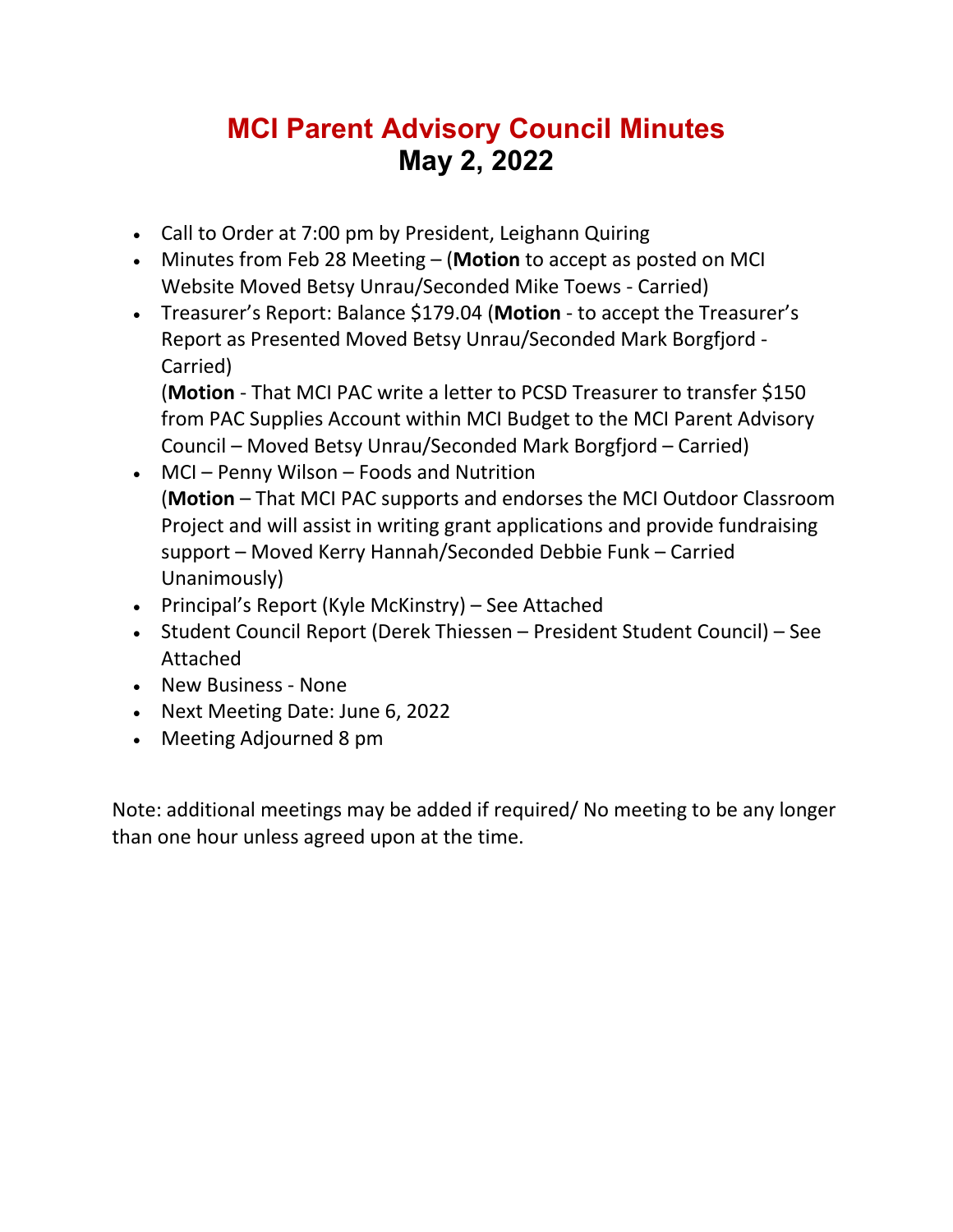

# MacGregor Collegiate Institute

Box 160 MacGregor, Manitoba R0H 0R0

#### Principal: Kyle McKinstry Administrative Assistant: Sandra Peill

School: 204-685-2047 Email: mci@pinecreeksd.mb.ca

**Mission:** 

## *MacGregor Collegiate will foster an educational community in which all members learn.*

#### **Principal's Report - MCI PAC**

- Tri-Conferences April 21st Evening and April 22nd morning 56 families in total met with our teachers 36 families on Thursday evening and 20 families on Friday morning.
- High School Report Card Comments Semester 1/Term 1 Regular comments with Strength/Challenge/Next Step, Semester 1/ Term 2 - Credit Achieved/Credit Not Achieved, Semester 2/Term 3 Regular comments with Strength/Challenge/Next Step, Semester 2/Term 4 - Credit Achieved/Credit Not Achieved
- PCSD Semi-New Superintendent Sandra Meilleur 1.0 FTE
- PCSD New Student Services Coordinator Kim Young 0.5 FTE
- Spring Production "Typecast" Wednesday, April 27th and Thursday, April 28th- https://portageonline.com/articles/macgregorcollegiate-institute-returns-to-the-stage
- South End Band & Guitar Program Performance Thursday, April 28th.
- MCI Food Progam baked cupcakes for the event and sold soup cones to support the foods program.
- Transition Meeting for New Grade 9 Students for next year Tentatively scheduled for third week in May.
- 10 Local Corporate Sponsors \$1200 each to purchase new sports uniforms for our school teams.
- Provincial Badminton Championships May 5-7th in Winnipeg
- MCI Baseball & Track have commenced with practices inside until the weather warms up and the fields dry up.
- Grad 2022 Tuesday, June 21st 4 Meetings held to date with the Graduates, Google Classroom set up for information to be shared.
- \$5000 North Norfolk Foundation in support of Batting Cage. Batting ca
- Edsembli Parental Portal Means for parents to stay connected with their child's school programming.
- If you ever have any questions about your child's educational programming contact your child's teacher.

**Professionally,** 

**Kyle McKinstry**